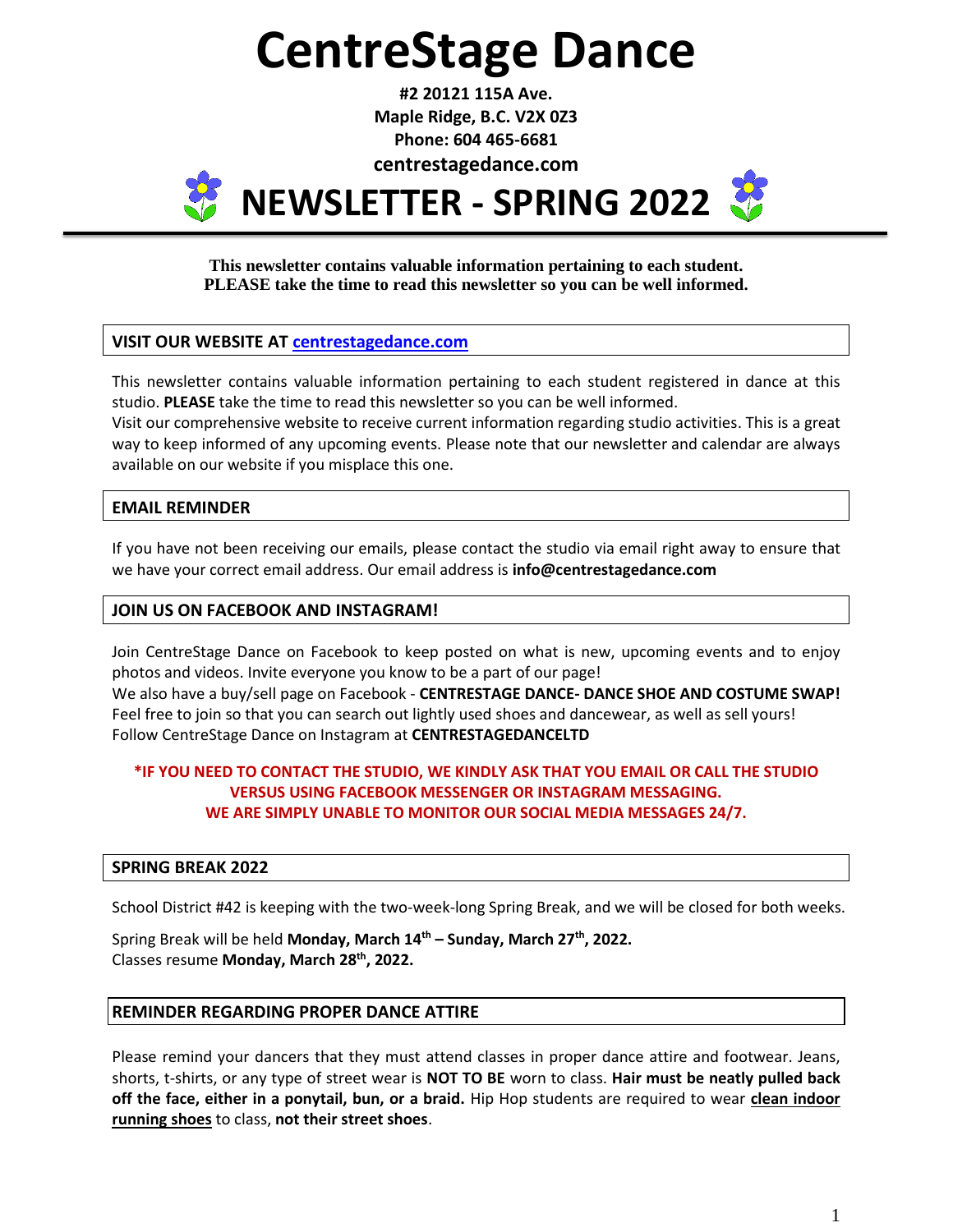### **PARKING**

Please respect our neighbours and do not park in front of neighbouring units or their bay doors, as they are needed for access 24 hours a day. Thank you!

# **BALLET, TAP, AND JAZZ EXAMS**

Notices have been sent home regarding upcoming exam schedules, dates and times of mock exams and dress rehearsals.

**GOOD LUCK TO ALL THE STUDENTS PARTICIPATING IN OUR UPCOMING JAZZ AND TAP EXAMS! CONGRATULATIONS TO ALL THAT PARTICIPATED IN THIS FALL'S BALLET EXAMS!**

#### **NUVO, TRIPLE THREAT AND VIEW CONVENTIONS**

Thank you and congratulations to all the students who attended the conventions this season. You all did a fabulous job and continue to make us so proud!

# **COSTUME INFORMATION**

We are now in the process of finalizing all the costumes for the year-end Recital and Photo Shoots**!**

# **\*\*\*ALL STUDIO FEES MUST BE PAID UP TO DATE AND COSTUMES MUST BE PAID IN FULL BEFORE COSTUMES WILL BE ISSUED.\*\*\***

You will soon be receiving an email with all class photo information. This email will also include a list of all socks/tights and shoes for each dance, and instructions for hair and make-up. If you cannot find this email, please do let us know. Prior to photos, you will also receive a costume envelope showing the balance owing on your dancer's costume and the costume pick up date.

**COSTUME PAYMENT** Costume payment can be e-transfer, cash, or cheque (please make cheques payable to C&S CentreStage Dance). If you have more than one costume envelope, you can simply pay all together. If you're paying via e-transfer, please e-transfer to [info@centrestagedance.com](mailto:info@centrestagedance.com) and please include who and what costume/s the payment is for in the memo section.

#### **PLEASE NOTE: WE WILL BE UNABLE TO ACCEPT POST-DATED CHEQUES FOR COSTUMES, THANK YOU.**

**IMPORTANT NOTE**: **PLEASE DO NOT ALLOW THE STUDENTS TO WEAR THEIR COSTUMES TO DANCE CLASS OR TO PLAY IN, PRIOR TO PHOTO DAY AND THE RECITALS.** The amount of fabric purchased is limited, and some costumes are purchased; therefore, we may not be able to replace lost or damaged costumes. We realize that the students are excited about their costumes, but we do not want to see children disappointed because we cannot repair or replace their costume. Your cooperation in this matter is greatly appreciated.

# **PHOTO SESSION – YOUR EXACT DATES AND TIMES WILL BE EMAILED OUT AND WILL BE ON OUR WEBSITE SOON!**

We will once again be using Vibrant Photos as our photographer this year. We will email your photo order form in the week prior to your photo shoot, and there will also be some that can be picked up from the studio. Please remember, you will need a separate order form for each class.

# **PLEASE ARRIVE 30 MINUTES PRIOR TO YOUR SCHEDULED PHOTO TIME WITH HAIR AND MAKE-UP DONE!**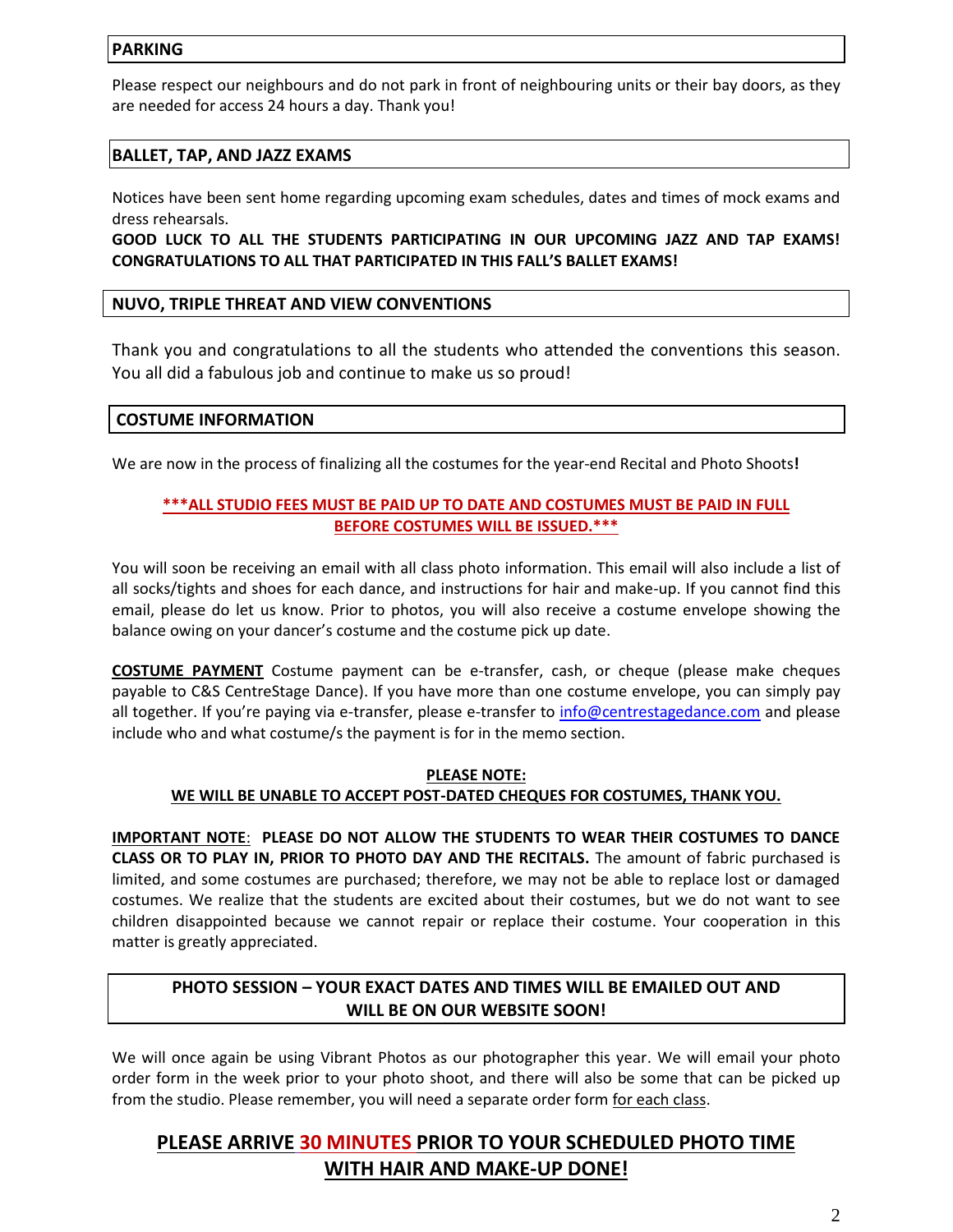# **2022 PHOTO DATES:**

| Inter. / Sr. / Comp + Comp Lite: | <b>SUNDAY, APRIL 3rd</b>                         | (BEGINNING 9:25 AM) |
|----------------------------------|--------------------------------------------------|---------------------|
|                                  | (ALL CLASSES ARE RUNNING AS REGULARLY SCHEDULED) |                     |
| Jr. / Inter.:                    | <b>SUNDAY, MAY 1st</b>                           | (BEGINNING 9:30 AM) |
|                                  | (ALL CLASSES ARE RUNNING AS REGULARLY SCHEDULED) |                     |

**Solo/duo/trio photos will be fit in between numbers on a first come / first serve basis during both photo shoot days.** 

**PLEASE check your emails and on our website** for your child's day and time. If your child is unable to attend the photo session, we ask that you please notify us by emailing the studio.

The photo session is organized around the **ages** of the students and those who take multiple classes. In this regard, we apologize to families if siblings are not close in time for having their photos taken. Please be prepared for the possibility of delays when younger students are photographed. It can sometimes be difficult keeping their attention, and in order to get the best picture possible, we may need to spend more time than we expected. Your help and understanding are very much appreciated.

We are planning to be able to have group and individual photos this season! Dancers ages 5 and up will wear their regular mask up until the photo is taken, take the photo, and then put their regular mask back on. Dancers will remove their mask just prior to their individual photo. *If this plan needs to change, or mandates change, we will of course let you all know well in advance.*

IF YOU FEEL UNCOMFORTABLE WITH YOUR CHILD NOT WEARING A MASK FOR THE PHOTO, YOU CAN ALWAYS ORDER A MINGLE MASK. MINGLE MASKS ARE AVAILABLE ONLINE THROUGH AMAZON, HOME HARDWARE OR THEMINGLEMASK.COM (JUST TYPE IN MINGLE MASK CANADA). OR OF COURSE YOUR DANCER MAY WEAR A PLAIN NEUTRAL MASK.

#### **\*\*\*PHOTO DAY CHECKLIST\*\*\***

- **\* Please arrive 30 MINUTES prior to your scheduled photo time with hair and make-up done.**
- **\* Have the student's hair and makeup done as stated in our guidelines emailed out for all dancers. (This will be emailed out with the photo schedules).**
- **\* NO JEWELRY (This includes earrings, rings, necklaces, body piercings and watches).**
- **\* Clean costumes and dance shoes.**
- **\* No nail polish or visible tattoos.**
- **\* Have order forms filled out.**

# **REMINDER OF POSSIBLE RECITAL FEES**

**Just a reminder that this season since we still don't know exactly what everything will look like in June, there MAY be a fee per student to help cover costs of the theatre.** (Please refer to your email sent Monday, February 14th and see your Recital Guidelines). **We are also doing the Meridian Meats fundraiser to help cover the cost of the theatre rental. If we are not able to have a regular recital with full audience and backstage capacity, the following would be your recital fee:**

**1 dancer per family - \$50.00 2 dancers per family - \$75.00 3 or more dancers per family- \$100.00 Please note, it DOES look like we should be able to have a normal recital if mandates continue to be lifted!**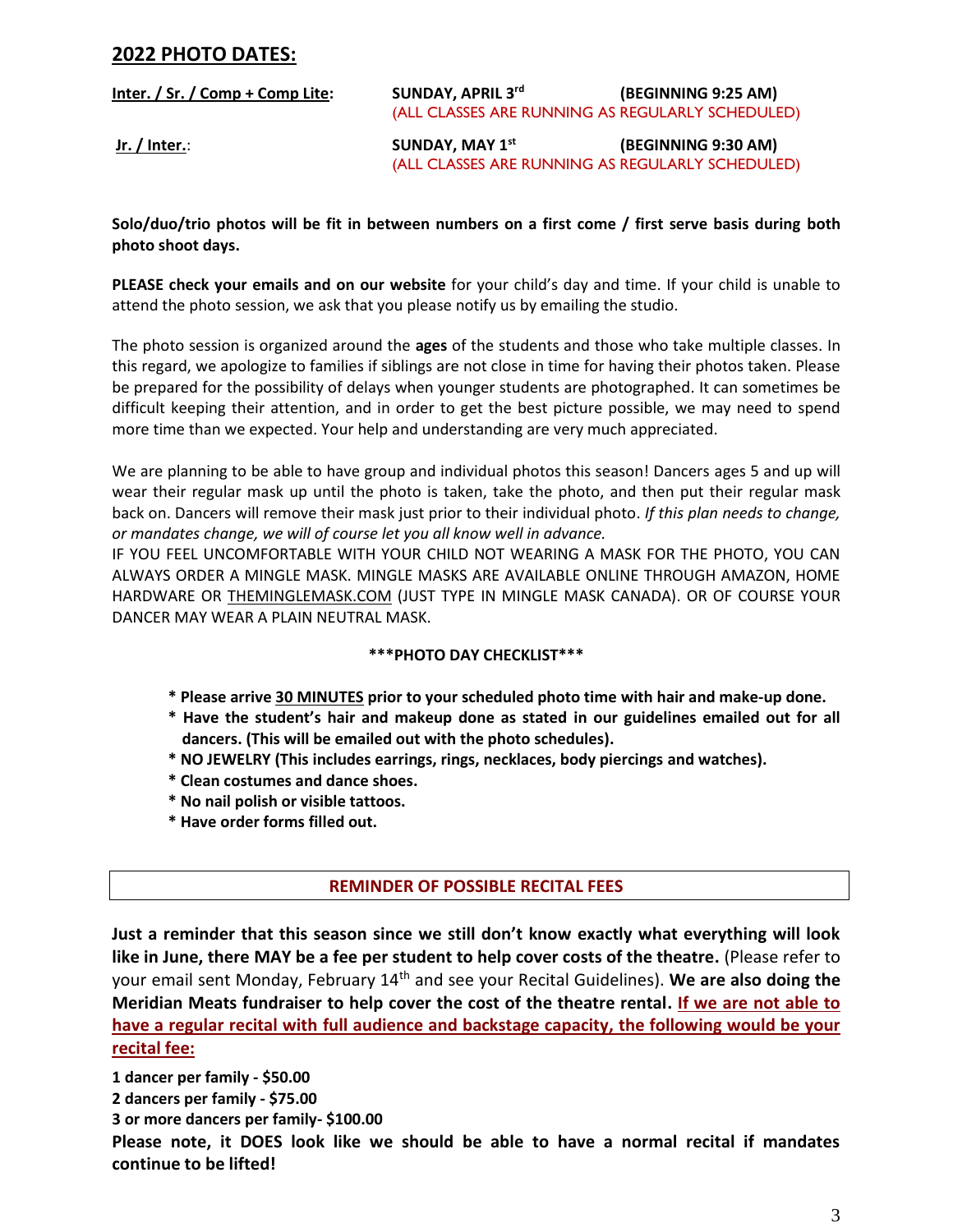

# *"ENCANTO"* **AND** *"INSIDE OUT"* **DANCE CAMPS!**



**Monday, July 4 th - Friday, July 8 th , 2022 Ages 5 – 11 Monday to Friday 10:00am - 4:00pm**



**Monday, July 11 th – Friday, July 15 th , 2022 Ages 5 – 11 Monday to Friday 10:00am - 4:00pm**

 Come and have some fun this summer with **Miss Hana** and **Miss Carly**! Each day consists of dance, song, theatre games, and arts & crafts! There will also be video/snack and lunch time. Each dancer is required to bring his or her own snacks, lunch, water, and dress in dancewear (leggings, shorts, tank top, t-shirt). Any colour or style dance shoe (Ballet shoes, Jazz shoes or bare feet). Games and craft supplies will be provided!

> *Cost – only \$200.00 per session (taxes included). (Family discount of 10% off per each additional sibling).*

# **SPACE IS LIMITED SO REGISTER NOW!**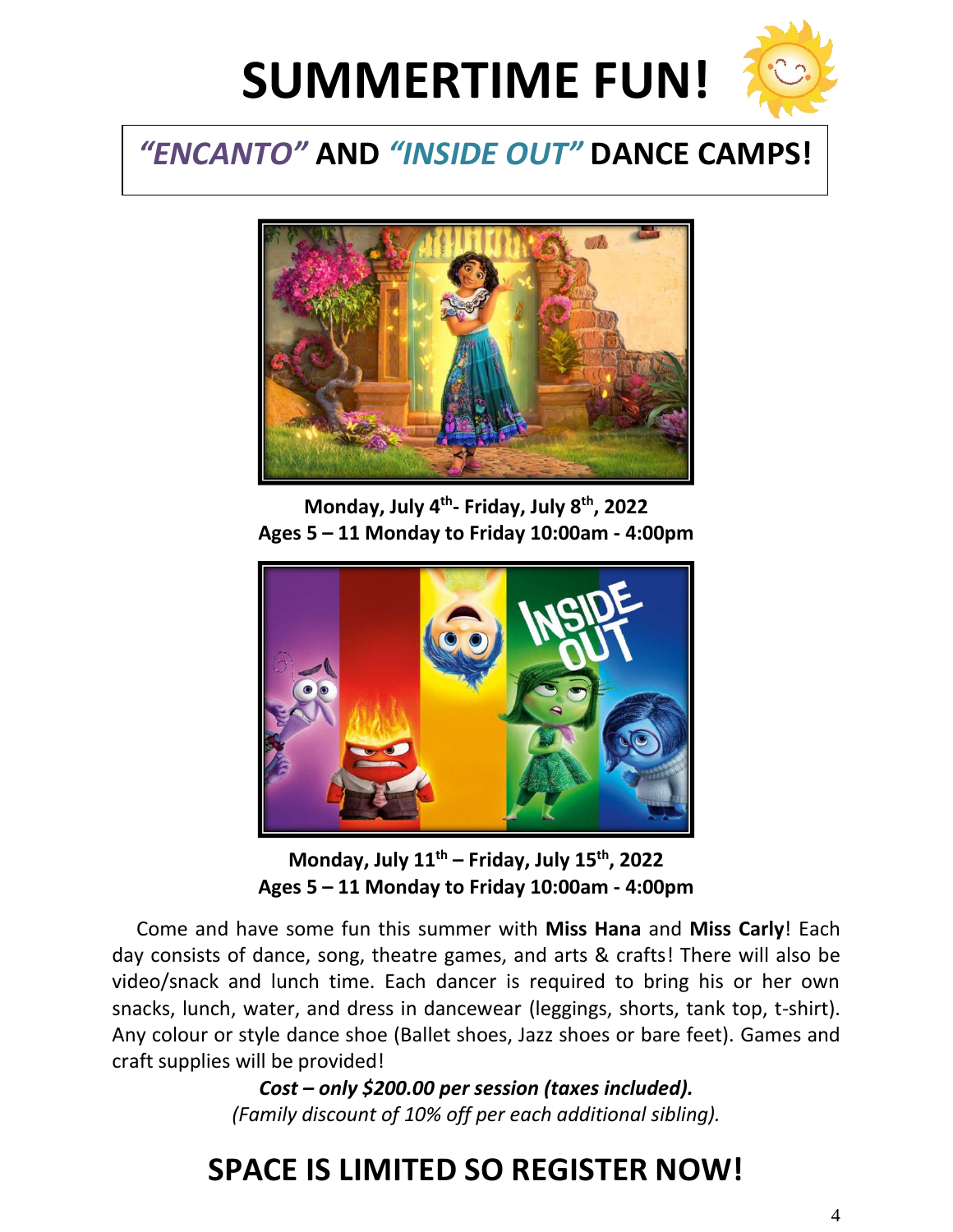# **SUMMER HIP HOP TECHNIQUE, JAZZ TECHNIQUE, STRETCH/STRENGTHEN & COMBO CLASSES 2022!**

During July and August, we will have Hip Hop, Jazz Technique, Stretch/Strengthen, and Combo classes held at the studio for experienced dancers wanting a head start on the 2022-2023 dance season! These are great classes for anyone wishing to keep up their strength, flexibility, and skill over the summer!

Class days and times are T.B.A. and will be posted on our website, Facebook, and Instagram pages before the end of the season.

# **"***PRIORITY REGISTRATION***" AND "***PRE-REGISTRATION***" FOR SEPTEMBER 2022-2023 DANCE SESSION!**

**Priority and pre-registration for 2022-2023 will be held over several days**. **These will remain by appointment only, booked through Sign-up Genius**.

Guarantee your child's placement for the 2022-2023 dance season! **On Monday, May 9 th ,** you will receive an email with a Sign-Up Genius link to "Priority Registration". These early priority dates are STRICTLY for families that are currently dancing at CentreStage Dance. Please do be sure to register early to secure your dancer's spot in their class before pre-registration and summer registration begins! Pre-Authorized debit forms, registration fees and costume deposits will be required at this time to ensure your child's spot in class. Students will not be able to begin classes in September without these requirements completed.

Please note, the early \$55.00 non-refundable early registration fee for each student, as well as the costume deposits, are required and must be paid in full at the time of registration to secure your spot in the class. **Registration fees paid as of September 1st, 2022, will be the late registration fee of \$60.00**. This is only per student, not per class.

# **PRIORITY REGISTRATION – CURRENT EXAM/COMP/COMP LITE STUDENTS ONLY**

**Note: One family per time slot only.**

**SUNDAY, JUNE 26 MONDAY, JUNE 27**

**th, 2022 12:00pm – 6:00pm PRE-REGISTRATION – BY APPOINTMENT ONLY th, 2022 12:00pm – 6:00pm PRE-REGISTRATION – BY APPOINTMENT ONLY**

# **PRIORITY REGISTRATION – ALL CURRENT STUDENTS ONLY**

**TUESDAY, JUNE 28th , 2022 12:00pm – 6:00pm PRE-REGISTRATION – BY APPOINTMENT ONLY WEDNESDAY, JUNE 29**

**th, 2022 12:00pm** – **6:00pm PRE-REGISTRATION – BY APPOINTMENT ONLY**

# **PRE-REGISTRATION – OPEN TO NEW AND CURRENT STUDENTS**

**THURSDAY, JUNE 30th, 2022 12:00pm** – **6:00pm PRE-REGISTRATION – BY APPOINTMENT ONLY**

**If you are unable to attend our pre-registrations, please see the below dates for our open registrations** 

# **OPEN REGISTRATION – (NO APPOINTMENTS NEEDED)**

| WEDNESDAY, AUGUST 3rd, 2022  | $3:00 \text{pm} - 7:00 \text{pm}$ |
|------------------------------|-----------------------------------|
| WEDNESDAY, AUGUST 10th, 2022 | $3:00 \text{pm} - 7:00 \text{pm}$ |
| WEDNESDAY, AUGUST 17th, 2022 | $3:00 \text{pm} - 7:00 \text{pm}$ |
| WEDNESDAY, AUGUST 24th, 2022 | $3:00 \text{pm} - 7:00 \text{pm}$ |
| WEDNESDAY, AUGUST 31st, 2022 | $3:00 \text{pm} - 7:00 \text{pm}$ |

**LATE REGISTRATION (NO APPOINTMENTS NEEDED) \*late registration fee will now apply\* WEDNESDAY, SEPTEMBER 7 th , 2022 3:00pm – 7:00pm**